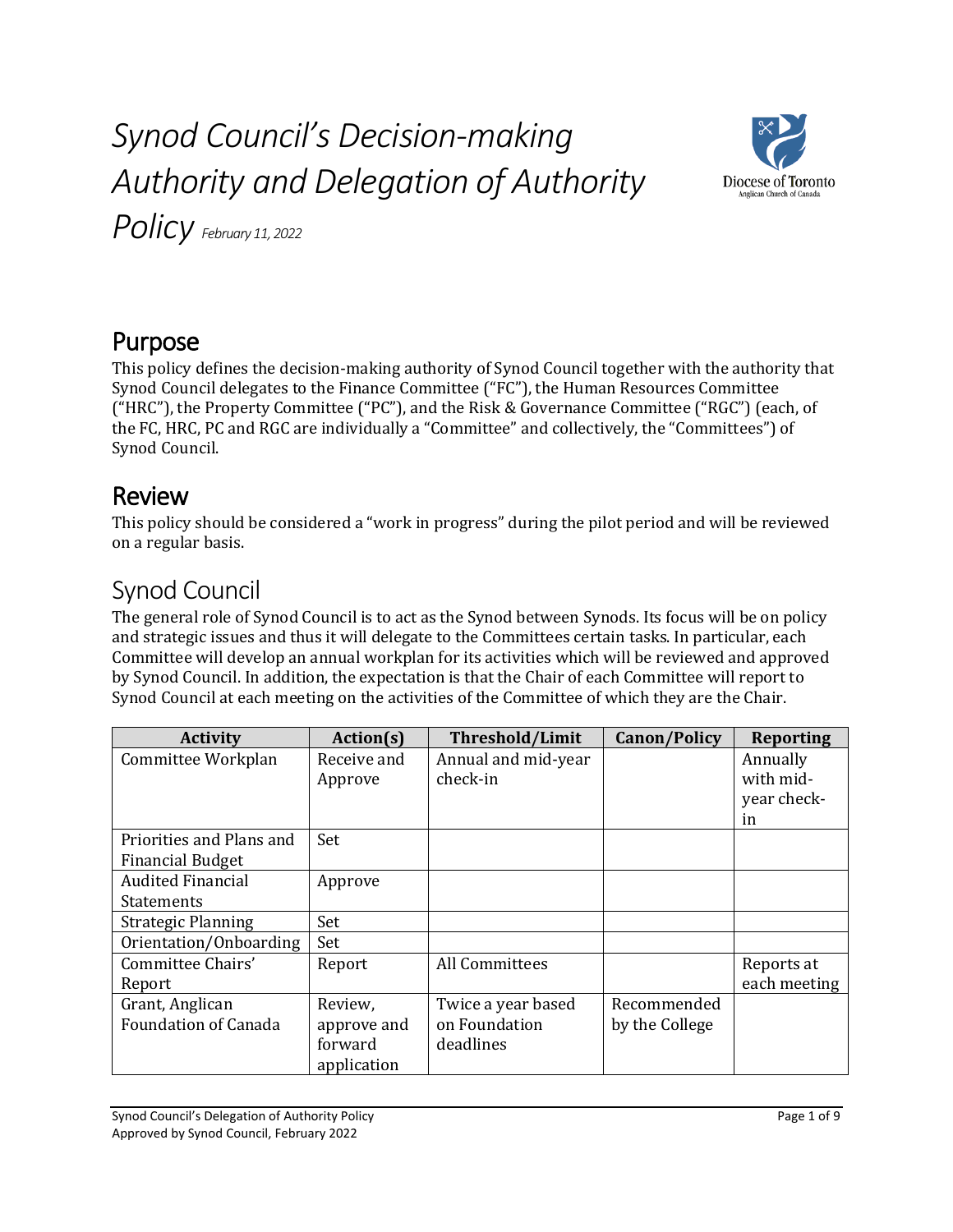| <b>Further Allotment</b>     | Approve | Received within 30     | $Canon$ 4 -  |           |
|------------------------------|---------|------------------------|--------------|-----------|
| Appeal                       |         | days after the date of | Diocesan     |           |
|                              |         | decision.              | Allotment    |           |
| <b>Litigation Report</b>     | Receive |                        | Fiduciary    | Quarterly |
|                              |         |                        | reporting    | report    |
| Compliance Certificate       | Receive |                        | Fiduciary    | Quarterly |
|                              |         |                        | reporting    | report    |
| Grant, Ministry              | Approve | Requests > \$750,000   | Capital      |           |
| <b>Allocation Fund (real</b> |         |                        | Redeployment |           |
| estate)                      |         |                        | Policy       |           |
| Grant, Ministry              | Approve | Requests $> $100,000$  | Capital      |           |
| <b>Allocation Fund</b>       |         |                        | Redeployment |           |
| (Congregational              |         |                        | Policy       |           |
| Growth)                      |         |                        |              |           |

## Finance Committee

The Finance Committee is a standing committee of Synod Council.

- The Committee is established to:
- Provide financial oversight;
- Provide technology oversight.

| <b>Item Delegated</b>                                               | Action(s)                                      | <b>Threshold/Limit</b>             | <b>Canon/Policy</b> | <b>Reporting</b>                                                       |
|---------------------------------------------------------------------|------------------------------------------------|------------------------------------|---------------------|------------------------------------------------------------------------|
| Annual Workplan                                                     | Develop                                        | For Synod<br>Council's<br>approval |                     | Reports<br>annually to<br>Synod Council<br>with a mid-year<br>check-in |
| Parish<br>Administrators                                            | Appoint, Oversee<br>and Recall<br>Appointments |                                    | Canon 24            | Quarterly<br>reports to Synod<br>Council                               |
| Income and<br>Expenditures<br>Ministry<br><b>Allocation Balance</b> | Monitor                                        |                                    |                     | Quarterly<br>reports to Synod<br>Council                               |
| Diocesan Budget                                                     | Develop and<br>recommend to<br>Synod Council   |                                    |                     | Recommending<br>approval Synod<br>Council                              |
| Debt Forgiveness<br>Program                                         | Develop and<br>Monitor                         |                                    |                     | Parish Finance<br>Advisory<br>Committee                                |
| Parish Financial<br><b>Viability Analysis</b>                       |                                                |                                    |                     | Quarterly<br>reports to Synod<br>Council                               |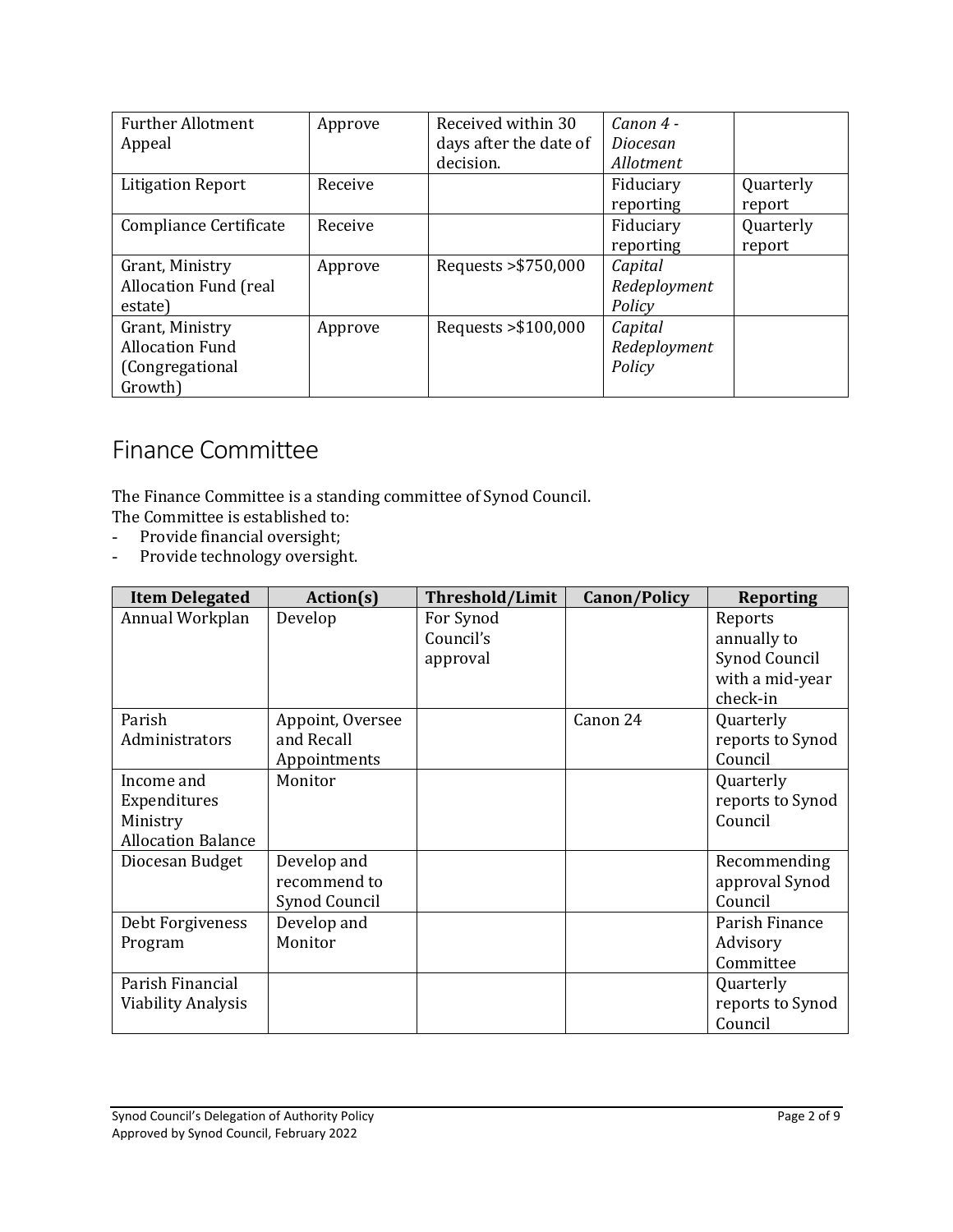| Information<br>technology | Oversee IT issues<br>(other than<br>recommending<br>policy) that<br>impact the<br>Diocesan Centre<br>and the Diocese<br>more broadly<br>(e.g. cloud<br>storage) |                                           |                  | Quarterly<br>reports to Synod<br>Council        |
|---------------------------|-----------------------------------------------------------------------------------------------------------------------------------------------------------------|-------------------------------------------|------------------|-------------------------------------------------|
| Notices of motion         | Review and<br>Report                                                                                                                                            | To determine<br>financial<br>implications | The Constitution | Reports to<br>Synod Council as<br>needed        |
| Investment<br>Committee   |                                                                                                                                                                 | Investment<br>Committee                   |                  | Reports<br>quarterly to<br>Finance<br>Committee |

### Human Resources Committee

This Human Resources Committee is a standing committee of Synod Council. The Committee is established to work with the Director of HR in recommending overall HR priorities and policies which have an impact on Diocesan employees or more broadly across the Diocese. Includes policy approval, fund reviews of STD and Parental leave, COLA approval, etc..

| <b>Item Delegated</b>     | Action(s)    | <b>Threshold/Limit</b> | <b>Canon/Policy</b>      | <b>Reporting</b> |
|---------------------------|--------------|------------------------|--------------------------|------------------|
| Annual Workplan           | Develop      | For Synod              |                          | Reports          |
|                           |              | Council's              |                          | annually to      |
|                           |              | approval               |                          | Synod Council    |
|                           |              |                        |                          | with a mid-year  |
|                           |              |                        |                          | check-in         |
| Cost of Living            | Approve      |                        | Salary                   | Reports to       |
| Adjustment                | (Recommend?) |                        | Administration           | Synod Council    |
|                           |              |                        | <b>Practices</b>         |                  |
|                           |              |                        | For the Diocesan         |                  |
|                           |              |                        | Centre                   |                  |
| <b>Clergy Moving</b>      | Approve      |                        | Canon 11 -               | Reports to       |
| <b>Expenses</b>           |              |                        | <b>Clerical Stipends</b> | Synod Council    |
| contribution              |              |                        |                          |                  |
| Pregnancy and             | Approve      |                        |                          | Reports to       |
| Parental Funding          |              |                        |                          | Synod Council    |
| Source                    |              |                        |                          |                  |
| <b>Short Term</b>         | Approve      |                        |                          | Reports to       |
| <b>Disability Funding</b> |              |                        |                          | Synod Council    |
| Source                    |              |                        |                          |                  |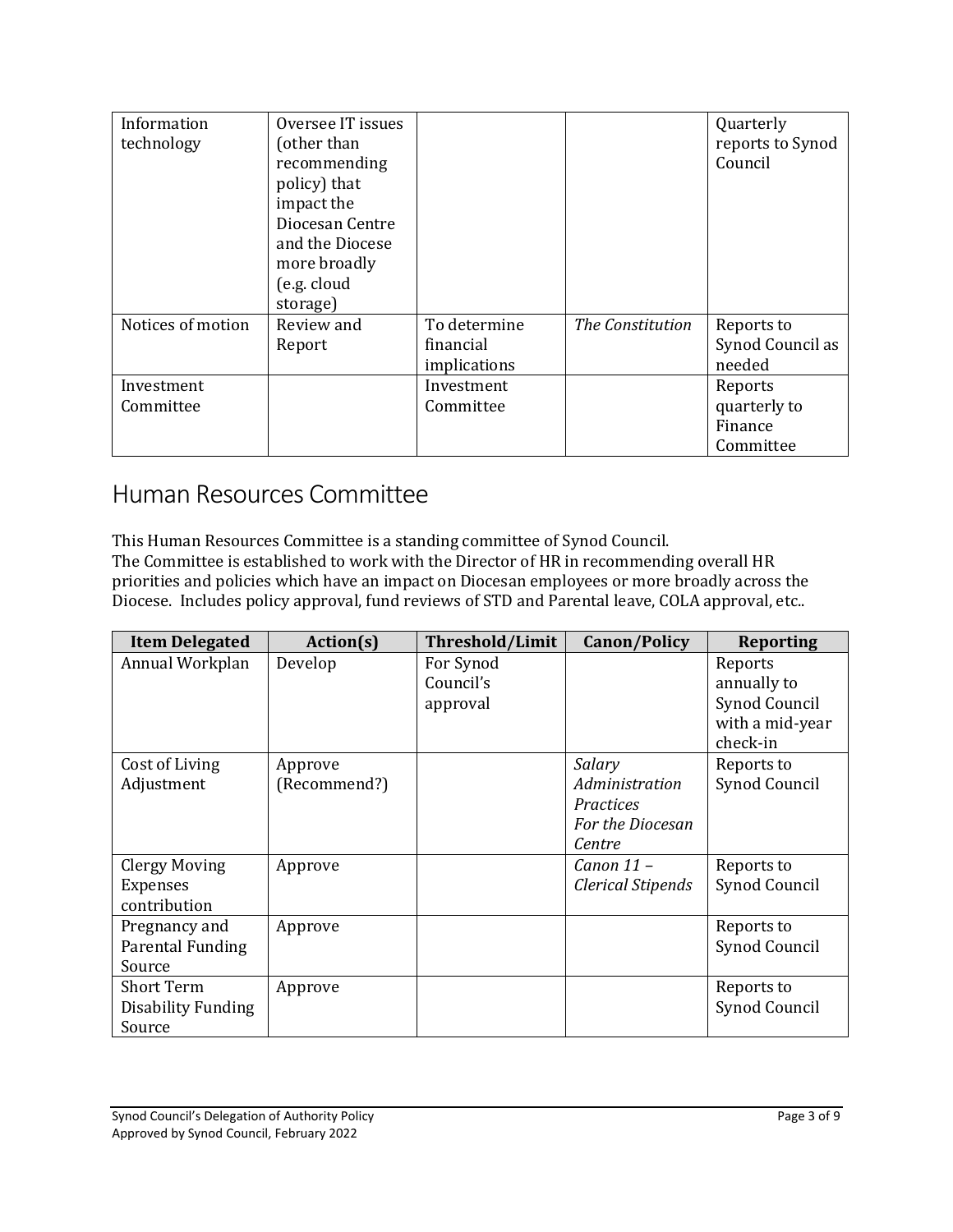| Compensation             | Oversee          | Compensation       | Salary            | Provides a    |
|--------------------------|------------------|--------------------|-------------------|---------------|
|                          |                  | Committee          | Administration    | report to the |
|                          |                  | comprised of the   | Practices         | Audit         |
|                          |                  | Chair, a Vice-     | For the Diocesan  | Committee and |
|                          |                  | Chancellor and     | Centre            | Finance       |
|                          |                  | one additional     |                   | Committee     |
|                          |                  | person             |                   |               |
| <b>HR Policies</b>       | Develop          | New policies:      |                   |               |
|                          |                  | -retention of      |                   |               |
|                          |                  | documents in HR    |                   |               |
|                          |                  | files              |                   |               |
|                          |                  | -Equity, Diversity |                   |               |
|                          |                  | and Inclusion      |                   |               |
|                          |                  | -other Diocese-    |                   |               |
|                          |                  | wide HR policies   |                   |               |
|                          |                  | as needed          |                   |               |
| <b>HR Policies</b>       | Review,          |                    | -Sexual           |               |
|                          | Approve          |                    | Misconduct        |               |
|                          | (Recommend?)     |                    | Policy            |               |
|                          | changes, Oversee |                    |                   |               |
| <b>Diocesan Missions</b> | Consulting,      | Diocesan staff vs  | Canon 25-         |               |
|                          | oversight if     | Diocesan Mission   | Diocesan          |               |
|                          | applicable       | staff              | <b>Missions</b>   |               |
| Designated               | Oversight        |                    | Canon 29 -        |               |
| Ministries               |                  |                    | Designated        |               |
|                          |                  |                    | <b>Ministries</b> |               |

### Property Committee

The Property Committee is a standing committee of the Synod Council.

The Committee is established to develop a property development strategy for the Diocese and to oversee property developments undertaken pursuant to that policy or otherwise. The policy will take into account the missional needs of the Diocese as determined by the College of Bishops and be in alignment with any specific mandates established by Synod and Synod Council.

| <b>Item Delegated</b>   | Action(s)     | Threshold/Limit      | <b>Canon/Policy</b>   | <b>Reporting</b> |
|-------------------------|---------------|----------------------|-----------------------|------------------|
| Annual Workplan         | Develop       | For Synod Council's  |                       | Reports          |
|                         |               | approval             |                       | annually to      |
|                         |               |                      |                       | Synod Council    |
|                         |               |                      |                       | with a mid-      |
|                         |               |                      |                       | year check-in    |
| <b>Finance Policies</b> | Oversee       |                      | Sale and              |                  |
|                         |               |                      | Replacement of        |                  |
|                         |               |                      | <b>Rectory Policy</b> |                  |
| <b>Finance Policies</b> | Recommend for | Establish a property |                       |                  |
|                         | approval      | development policy   |                       |                  |
|                         |               | for the Diocese      |                       |                  |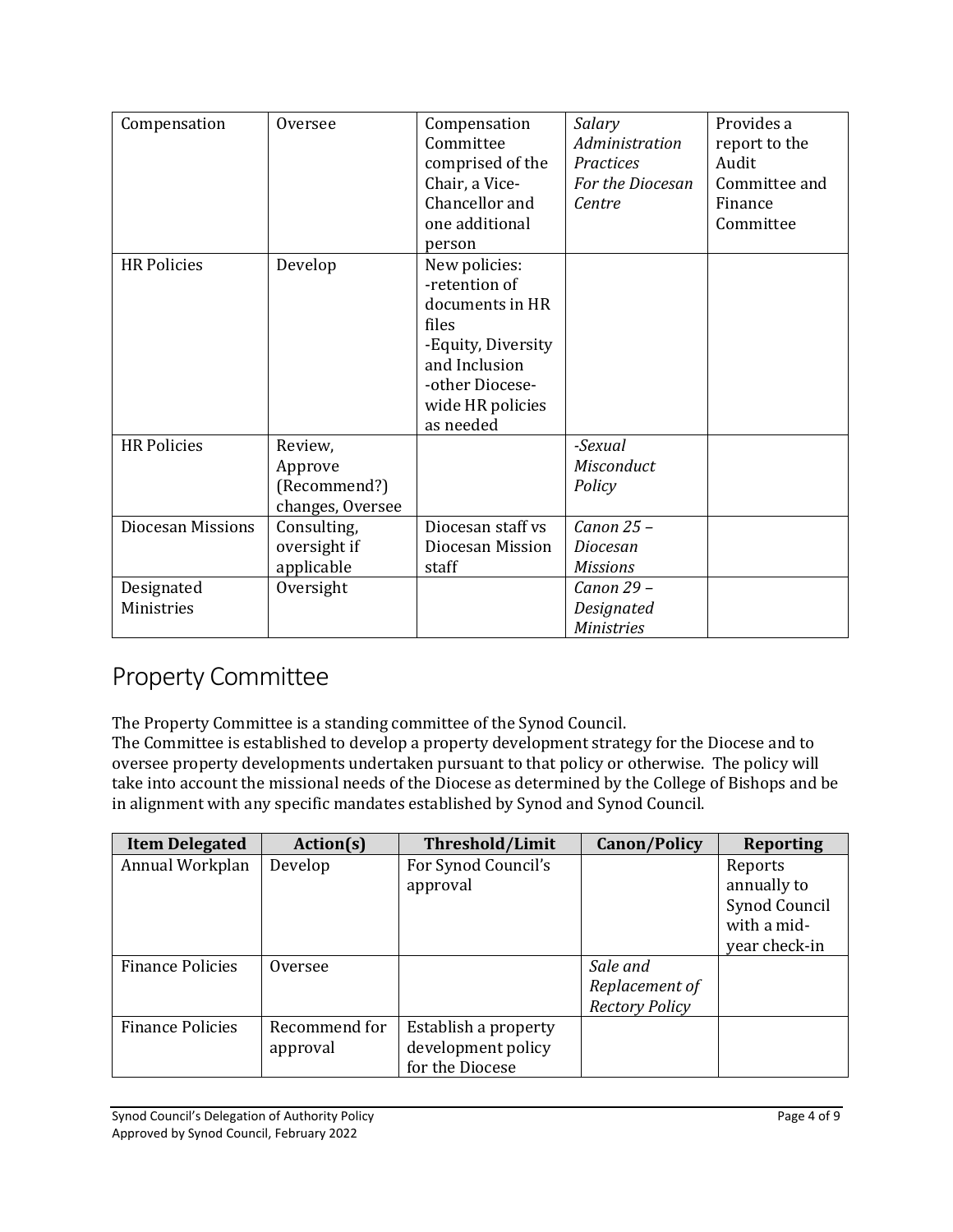|                        |                  | Develop a long-term   |              |               |
|------------------------|------------------|-----------------------|--------------|---------------|
|                        |                  | <b>Leasing Policy</b> |              |               |
| Parish                 | Recommend for    | Develop a systematic  |              |               |
| redevelopment          | approval         | approach to parish    |              |               |
|                        |                  | redevelopment/model   |              |               |
|                        |                  | for property          |              |               |
|                        |                  | redevelopment         |              |               |
| Property               | Recommend for    | -Short-term           |              |               |
| Management of          | Approval         | -Long-term            |              |               |
| the Diocese            |                  |                       |              |               |
| Grant, Ministry        | Approve          | Requests <\$100,000   | Capital      |               |
| <b>Allocation Fund</b> |                  |                       | Redeployment |               |
| (real estate)          |                  |                       | Policy       |               |
| Grant, Ministry        | Consult with the | Requests $> $100,00$  | Capital      | Executive     |
| <b>Allocation Fund</b> | Risk and         | and <\$750,000        | Redeployment | Director acts |
| (real estate)          | Governance       |                       | Policy       | as Liaison    |
|                        | Committee and    |                       |              |               |
|                        | jointly          |                       |              |               |
|                        | recommend for    |                       |              |               |
|                        | approval         |                       |              |               |
| Insurance              | Oversight        | Property              |              |               |

### Risk and Governance Committee

The Risk and Governance Committee is a standing committee of Synod Council.

The Committee is established to:

- Assist the Bishop, Synod, and Synod Council in identifying, mitigating, managing and accepting risk and in assessing and ensuring that the governance structures of the Diocese are appropriate and are operating effectively.
- Report on the disposition of real property, gifts, requests for grants, trusts, and major alterations to church property, thus fulfilling the statutory requirement for particular fiduciary oversight in certain matters.

| <b>Item Delegated</b>               | <b>Delegated</b><br>Action(s) | Threshold/Limit                 | <b>Canon/Policy</b>                                     | <b>Reporting</b>                                                       |
|-------------------------------------|-------------------------------|---------------------------------|---------------------------------------------------------|------------------------------------------------------------------------|
| Annual Workplan                     | Develop                       | For Synod<br>Council's approval |                                                         | Reports<br>annually to<br>Synod Council<br>with a mid-year<br>check-in |
| Individual<br>property<br>purchases | Recommend for<br>Approval     |                                 | Canon $6 - on$<br>Property and<br><b>Related Rights</b> |                                                                        |
| Individual<br>property sales        | Recommend for<br>Approval     |                                 | Canon $6 - on$<br>Property and<br><b>Related Rights</b> |                                                                        |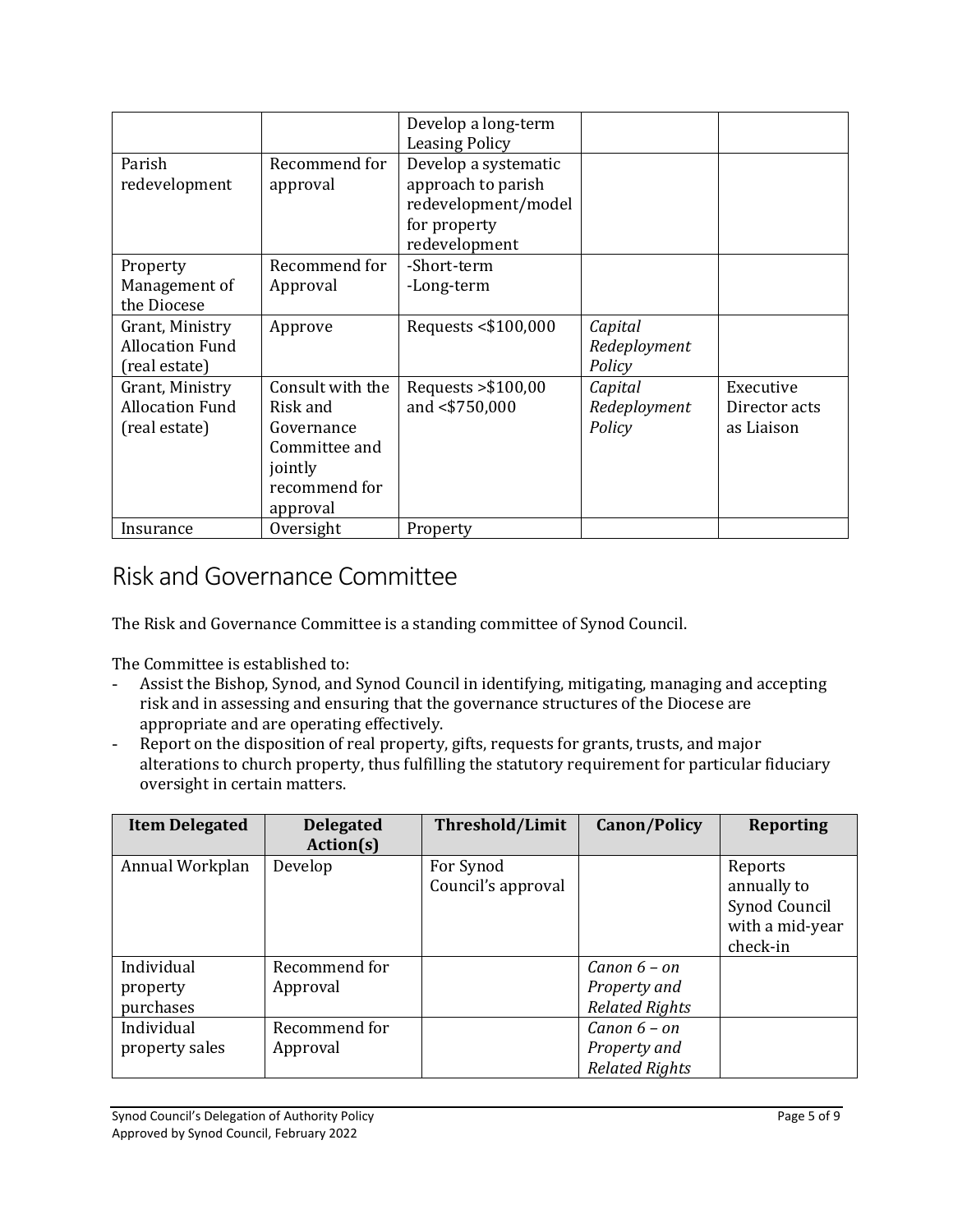| alterations<br>Council<br><b>Related Rights</b><br>Simplified<br>Approval<br>Process<br>Recommend for<br>Costing > \$100,000<br><b>Building or</b><br>Canon $6 - on$<br>quarterly report<br>structural<br>to Synod<br>Approval<br>Property and<br>Council<br>alterations<br><b>Related Rights</b><br>Recommend for<br>Repayment<br>Canon $6 - on$<br>quarterly report<br>Mortgages or<br>$term > 1$ year<br>to Synod<br>Loans<br>Approval<br>Property and<br>Council<br><b>Related Rights</b><br>Residential Lease<br>Canon $6 - on$<br>Approve<br>Property and<br>Agreement<br><b>Related Rights</b><br>Canon $6 - on$<br>License<br>Approve<br>Property and<br>Agreement<br><b>Related Rights</b><br>Canon $6 - on$<br>Parking License<br>Approve<br>Agreements to<br>Property and<br>Individuals<br><b>Related Rights</b><br>Information<br>Develop,<br>Examples include:<br>-Social Media<br>Technology<br>recommend for<br>Policy,<br>approval,<br>- Cloud hosting<br>oversee<br>policy,<br>implementation<br>IT security policies<br>Carleton Fund<br>Grant, Carleton<br>Quarterly<br>Approve<br>Fund<br><b>Grant Guidelines</b><br>report to Synod<br>Council<br><b>Baker</b><br>Grant, Baker<br>Approve<br>Foundation<br>Foundation<br>Winifred Walton<br>Grant, Ferguson<br>Approve<br><b>Ferguson Trust</b><br>Trust<br>Oversight<br>As needed<br>Diocesan Centre<br>Privacy<br>Privacy<br><b>Standards Policy</b><br>Compliance<br>As needed<br>Insurance<br>Oversight<br>As needed<br>Insurance<br>(Directors and<br>Officers)<br>Consult with the<br>Requests > \$100,00<br>Grant, Ministry<br>Capital<br>Executive<br><b>Allocation Fund</b><br>and <\$750,000<br>Property<br>Redeployment<br>Director acts as<br>(real estate)<br>Committee and<br>Policy<br>Liaison | Building or | Approve           | Costing <\$100,000 | Canon $6 - on$ | quarterly report |
|-------------------------------------------------------------------------------------------------------------------------------------------------------------------------------------------------------------------------------------------------------------------------------------------------------------------------------------------------------------------------------------------------------------------------------------------------------------------------------------------------------------------------------------------------------------------------------------------------------------------------------------------------------------------------------------------------------------------------------------------------------------------------------------------------------------------------------------------------------------------------------------------------------------------------------------------------------------------------------------------------------------------------------------------------------------------------------------------------------------------------------------------------------------------------------------------------------------------------------------------------------------------------------------------------------------------------------------------------------------------------------------------------------------------------------------------------------------------------------------------------------------------------------------------------------------------------------------------------------------------------------------------------------------------------------------------------------------------------------------------------------------------------------------|-------------|-------------------|--------------------|----------------|------------------|
|                                                                                                                                                                                                                                                                                                                                                                                                                                                                                                                                                                                                                                                                                                                                                                                                                                                                                                                                                                                                                                                                                                                                                                                                                                                                                                                                                                                                                                                                                                                                                                                                                                                                                                                                                                                     | structural  |                   | via Checklist.     | Property and   | to Synod         |
|                                                                                                                                                                                                                                                                                                                                                                                                                                                                                                                                                                                                                                                                                                                                                                                                                                                                                                                                                                                                                                                                                                                                                                                                                                                                                                                                                                                                                                                                                                                                                                                                                                                                                                                                                                                     |             |                   |                    |                |                  |
|                                                                                                                                                                                                                                                                                                                                                                                                                                                                                                                                                                                                                                                                                                                                                                                                                                                                                                                                                                                                                                                                                                                                                                                                                                                                                                                                                                                                                                                                                                                                                                                                                                                                                                                                                                                     |             |                   |                    |                |                  |
|                                                                                                                                                                                                                                                                                                                                                                                                                                                                                                                                                                                                                                                                                                                                                                                                                                                                                                                                                                                                                                                                                                                                                                                                                                                                                                                                                                                                                                                                                                                                                                                                                                                                                                                                                                                     |             |                   |                    |                |                  |
|                                                                                                                                                                                                                                                                                                                                                                                                                                                                                                                                                                                                                                                                                                                                                                                                                                                                                                                                                                                                                                                                                                                                                                                                                                                                                                                                                                                                                                                                                                                                                                                                                                                                                                                                                                                     |             |                   |                    |                |                  |
|                                                                                                                                                                                                                                                                                                                                                                                                                                                                                                                                                                                                                                                                                                                                                                                                                                                                                                                                                                                                                                                                                                                                                                                                                                                                                                                                                                                                                                                                                                                                                                                                                                                                                                                                                                                     |             |                   |                    |                |                  |
|                                                                                                                                                                                                                                                                                                                                                                                                                                                                                                                                                                                                                                                                                                                                                                                                                                                                                                                                                                                                                                                                                                                                                                                                                                                                                                                                                                                                                                                                                                                                                                                                                                                                                                                                                                                     |             |                   |                    |                |                  |
|                                                                                                                                                                                                                                                                                                                                                                                                                                                                                                                                                                                                                                                                                                                                                                                                                                                                                                                                                                                                                                                                                                                                                                                                                                                                                                                                                                                                                                                                                                                                                                                                                                                                                                                                                                                     |             |                   |                    |                |                  |
|                                                                                                                                                                                                                                                                                                                                                                                                                                                                                                                                                                                                                                                                                                                                                                                                                                                                                                                                                                                                                                                                                                                                                                                                                                                                                                                                                                                                                                                                                                                                                                                                                                                                                                                                                                                     |             |                   |                    |                |                  |
|                                                                                                                                                                                                                                                                                                                                                                                                                                                                                                                                                                                                                                                                                                                                                                                                                                                                                                                                                                                                                                                                                                                                                                                                                                                                                                                                                                                                                                                                                                                                                                                                                                                                                                                                                                                     |             |                   |                    |                |                  |
|                                                                                                                                                                                                                                                                                                                                                                                                                                                                                                                                                                                                                                                                                                                                                                                                                                                                                                                                                                                                                                                                                                                                                                                                                                                                                                                                                                                                                                                                                                                                                                                                                                                                                                                                                                                     |             |                   |                    |                |                  |
|                                                                                                                                                                                                                                                                                                                                                                                                                                                                                                                                                                                                                                                                                                                                                                                                                                                                                                                                                                                                                                                                                                                                                                                                                                                                                                                                                                                                                                                                                                                                                                                                                                                                                                                                                                                     |             |                   |                    |                |                  |
|                                                                                                                                                                                                                                                                                                                                                                                                                                                                                                                                                                                                                                                                                                                                                                                                                                                                                                                                                                                                                                                                                                                                                                                                                                                                                                                                                                                                                                                                                                                                                                                                                                                                                                                                                                                     |             |                   |                    |                |                  |
|                                                                                                                                                                                                                                                                                                                                                                                                                                                                                                                                                                                                                                                                                                                                                                                                                                                                                                                                                                                                                                                                                                                                                                                                                                                                                                                                                                                                                                                                                                                                                                                                                                                                                                                                                                                     |             |                   |                    |                |                  |
|                                                                                                                                                                                                                                                                                                                                                                                                                                                                                                                                                                                                                                                                                                                                                                                                                                                                                                                                                                                                                                                                                                                                                                                                                                                                                                                                                                                                                                                                                                                                                                                                                                                                                                                                                                                     |             |                   |                    |                |                  |
|                                                                                                                                                                                                                                                                                                                                                                                                                                                                                                                                                                                                                                                                                                                                                                                                                                                                                                                                                                                                                                                                                                                                                                                                                                                                                                                                                                                                                                                                                                                                                                                                                                                                                                                                                                                     |             |                   |                    |                |                  |
|                                                                                                                                                                                                                                                                                                                                                                                                                                                                                                                                                                                                                                                                                                                                                                                                                                                                                                                                                                                                                                                                                                                                                                                                                                                                                                                                                                                                                                                                                                                                                                                                                                                                                                                                                                                     |             |                   |                    |                |                  |
|                                                                                                                                                                                                                                                                                                                                                                                                                                                                                                                                                                                                                                                                                                                                                                                                                                                                                                                                                                                                                                                                                                                                                                                                                                                                                                                                                                                                                                                                                                                                                                                                                                                                                                                                                                                     |             |                   |                    |                |                  |
|                                                                                                                                                                                                                                                                                                                                                                                                                                                                                                                                                                                                                                                                                                                                                                                                                                                                                                                                                                                                                                                                                                                                                                                                                                                                                                                                                                                                                                                                                                                                                                                                                                                                                                                                                                                     |             |                   |                    |                |                  |
|                                                                                                                                                                                                                                                                                                                                                                                                                                                                                                                                                                                                                                                                                                                                                                                                                                                                                                                                                                                                                                                                                                                                                                                                                                                                                                                                                                                                                                                                                                                                                                                                                                                                                                                                                                                     |             |                   |                    |                |                  |
|                                                                                                                                                                                                                                                                                                                                                                                                                                                                                                                                                                                                                                                                                                                                                                                                                                                                                                                                                                                                                                                                                                                                                                                                                                                                                                                                                                                                                                                                                                                                                                                                                                                                                                                                                                                     |             |                   |                    |                |                  |
|                                                                                                                                                                                                                                                                                                                                                                                                                                                                                                                                                                                                                                                                                                                                                                                                                                                                                                                                                                                                                                                                                                                                                                                                                                                                                                                                                                                                                                                                                                                                                                                                                                                                                                                                                                                     |             |                   |                    |                |                  |
|                                                                                                                                                                                                                                                                                                                                                                                                                                                                                                                                                                                                                                                                                                                                                                                                                                                                                                                                                                                                                                                                                                                                                                                                                                                                                                                                                                                                                                                                                                                                                                                                                                                                                                                                                                                     |             |                   |                    |                |                  |
|                                                                                                                                                                                                                                                                                                                                                                                                                                                                                                                                                                                                                                                                                                                                                                                                                                                                                                                                                                                                                                                                                                                                                                                                                                                                                                                                                                                                                                                                                                                                                                                                                                                                                                                                                                                     |             |                   |                    |                |                  |
|                                                                                                                                                                                                                                                                                                                                                                                                                                                                                                                                                                                                                                                                                                                                                                                                                                                                                                                                                                                                                                                                                                                                                                                                                                                                                                                                                                                                                                                                                                                                                                                                                                                                                                                                                                                     |             |                   |                    |                |                  |
|                                                                                                                                                                                                                                                                                                                                                                                                                                                                                                                                                                                                                                                                                                                                                                                                                                                                                                                                                                                                                                                                                                                                                                                                                                                                                                                                                                                                                                                                                                                                                                                                                                                                                                                                                                                     |             |                   |                    |                |                  |
|                                                                                                                                                                                                                                                                                                                                                                                                                                                                                                                                                                                                                                                                                                                                                                                                                                                                                                                                                                                                                                                                                                                                                                                                                                                                                                                                                                                                                                                                                                                                                                                                                                                                                                                                                                                     |             |                   |                    |                |                  |
|                                                                                                                                                                                                                                                                                                                                                                                                                                                                                                                                                                                                                                                                                                                                                                                                                                                                                                                                                                                                                                                                                                                                                                                                                                                                                                                                                                                                                                                                                                                                                                                                                                                                                                                                                                                     |             |                   |                    |                |                  |
|                                                                                                                                                                                                                                                                                                                                                                                                                                                                                                                                                                                                                                                                                                                                                                                                                                                                                                                                                                                                                                                                                                                                                                                                                                                                                                                                                                                                                                                                                                                                                                                                                                                                                                                                                                                     |             |                   |                    |                |                  |
|                                                                                                                                                                                                                                                                                                                                                                                                                                                                                                                                                                                                                                                                                                                                                                                                                                                                                                                                                                                                                                                                                                                                                                                                                                                                                                                                                                                                                                                                                                                                                                                                                                                                                                                                                                                     |             |                   |                    |                |                  |
|                                                                                                                                                                                                                                                                                                                                                                                                                                                                                                                                                                                                                                                                                                                                                                                                                                                                                                                                                                                                                                                                                                                                                                                                                                                                                                                                                                                                                                                                                                                                                                                                                                                                                                                                                                                     |             |                   |                    |                |                  |
|                                                                                                                                                                                                                                                                                                                                                                                                                                                                                                                                                                                                                                                                                                                                                                                                                                                                                                                                                                                                                                                                                                                                                                                                                                                                                                                                                                                                                                                                                                                                                                                                                                                                                                                                                                                     |             |                   |                    |                |                  |
|                                                                                                                                                                                                                                                                                                                                                                                                                                                                                                                                                                                                                                                                                                                                                                                                                                                                                                                                                                                                                                                                                                                                                                                                                                                                                                                                                                                                                                                                                                                                                                                                                                                                                                                                                                                     |             |                   |                    |                |                  |
|                                                                                                                                                                                                                                                                                                                                                                                                                                                                                                                                                                                                                                                                                                                                                                                                                                                                                                                                                                                                                                                                                                                                                                                                                                                                                                                                                                                                                                                                                                                                                                                                                                                                                                                                                                                     |             |                   |                    |                |                  |
|                                                                                                                                                                                                                                                                                                                                                                                                                                                                                                                                                                                                                                                                                                                                                                                                                                                                                                                                                                                                                                                                                                                                                                                                                                                                                                                                                                                                                                                                                                                                                                                                                                                                                                                                                                                     |             |                   |                    |                |                  |
|                                                                                                                                                                                                                                                                                                                                                                                                                                                                                                                                                                                                                                                                                                                                                                                                                                                                                                                                                                                                                                                                                                                                                                                                                                                                                                                                                                                                                                                                                                                                                                                                                                                                                                                                                                                     |             |                   |                    |                |                  |
|                                                                                                                                                                                                                                                                                                                                                                                                                                                                                                                                                                                                                                                                                                                                                                                                                                                                                                                                                                                                                                                                                                                                                                                                                                                                                                                                                                                                                                                                                                                                                                                                                                                                                                                                                                                     |             |                   |                    |                |                  |
|                                                                                                                                                                                                                                                                                                                                                                                                                                                                                                                                                                                                                                                                                                                                                                                                                                                                                                                                                                                                                                                                                                                                                                                                                                                                                                                                                                                                                                                                                                                                                                                                                                                                                                                                                                                     |             |                   |                    |                |                  |
|                                                                                                                                                                                                                                                                                                                                                                                                                                                                                                                                                                                                                                                                                                                                                                                                                                                                                                                                                                                                                                                                                                                                                                                                                                                                                                                                                                                                                                                                                                                                                                                                                                                                                                                                                                                     |             |                   |                    |                |                  |
|                                                                                                                                                                                                                                                                                                                                                                                                                                                                                                                                                                                                                                                                                                                                                                                                                                                                                                                                                                                                                                                                                                                                                                                                                                                                                                                                                                                                                                                                                                                                                                                                                                                                                                                                                                                     |             |                   |                    |                |                  |
|                                                                                                                                                                                                                                                                                                                                                                                                                                                                                                                                                                                                                                                                                                                                                                                                                                                                                                                                                                                                                                                                                                                                                                                                                                                                                                                                                                                                                                                                                                                                                                                                                                                                                                                                                                                     |             |                   |                    |                |                  |
|                                                                                                                                                                                                                                                                                                                                                                                                                                                                                                                                                                                                                                                                                                                                                                                                                                                                                                                                                                                                                                                                                                                                                                                                                                                                                                                                                                                                                                                                                                                                                                                                                                                                                                                                                                                     |             | jointly recommend |                    |                |                  |
| for approval                                                                                                                                                                                                                                                                                                                                                                                                                                                                                                                                                                                                                                                                                                                                                                                                                                                                                                                                                                                                                                                                                                                                                                                                                                                                                                                                                                                                                                                                                                                                                                                                                                                                                                                                                                        |             |                   |                    |                |                  |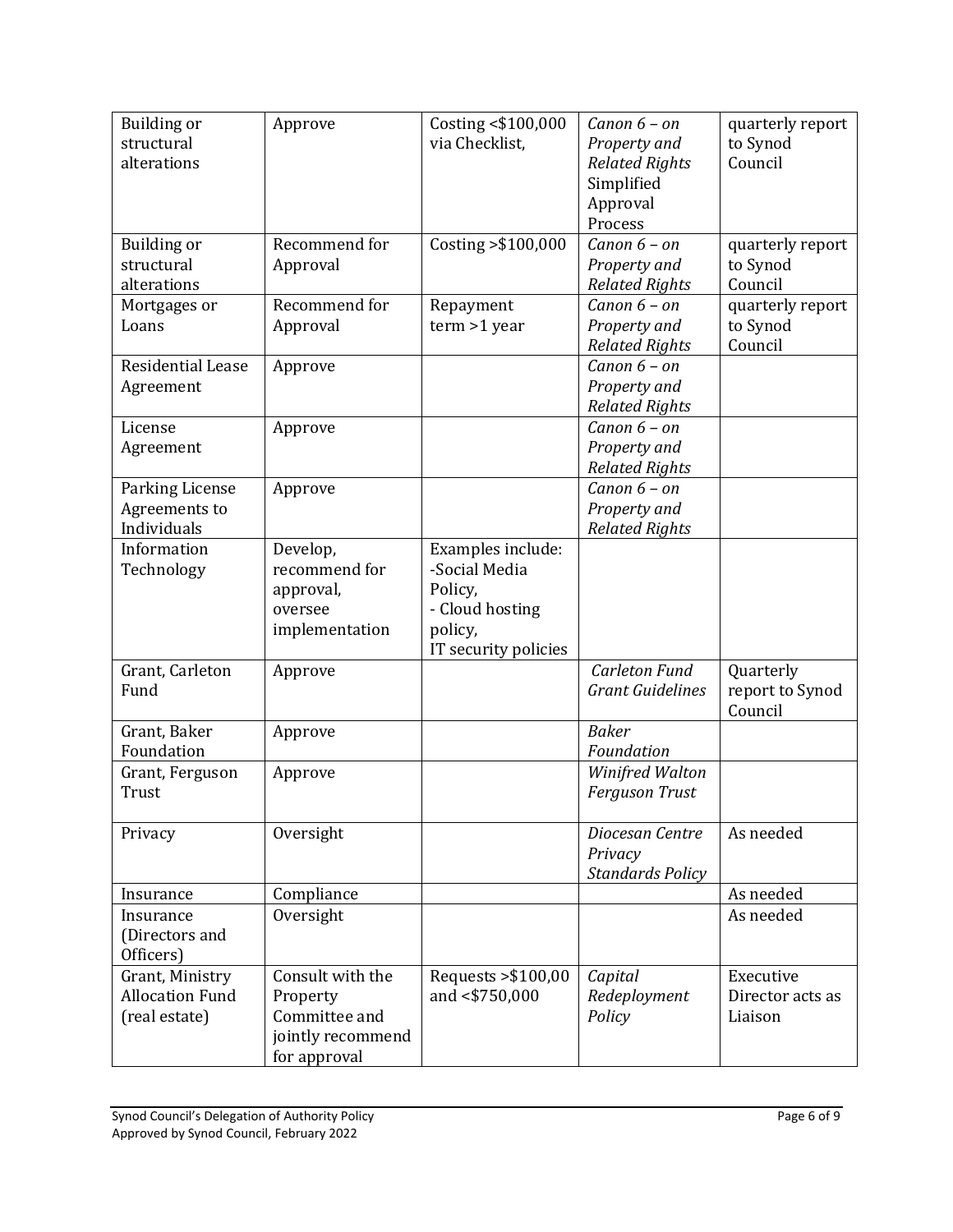| Pilot Governance<br>Project | Implement,<br>Evaluate and | Nominating<br>Committee | Synod motion<br>on the Pilot | Interim report<br>to Synod June |
|-----------------------------|----------------------------|-------------------------|------------------------------|---------------------------------|
|                             | report to Synod            |                         | Governance                   | 2022, report to                 |
|                             | Council prior to           |                         | Project &                    | Synod October                   |
|                             | report to Synod            |                         | The Constitution,            | 2022                            |
|                             |                            |                         | s. 21                        |                                 |
| Committee                   | Review mandates            |                         |                              | Annually                        |
| Mandates                    |                            |                         |                              |                                 |
| Synod Agenda and            | Develop,                   | Agenda Committee        | The Constitution,            | Quarterly                       |
| planning                    | Plan                       |                         | s. 19                        | reports to                      |
|                             |                            |                         |                              | Synod Council,                  |
|                             |                            |                         |                              | more often if                   |
|                             |                            |                         |                              | needed                          |
| Amendments or               | Draft and                  | Constitution and        | $Canon$ 37 $-$               | Reports to                      |
| revisions to the            | recommend for              | <b>Canons Committee</b> | Investment                   | Synod Council                   |
| Constitution and            | approval                   |                         | Committee                    | as needed                       |
| Canons of the               |                            |                         | (Suspended)                  |                                 |
| Diocese                     |                            |                         |                              |                                 |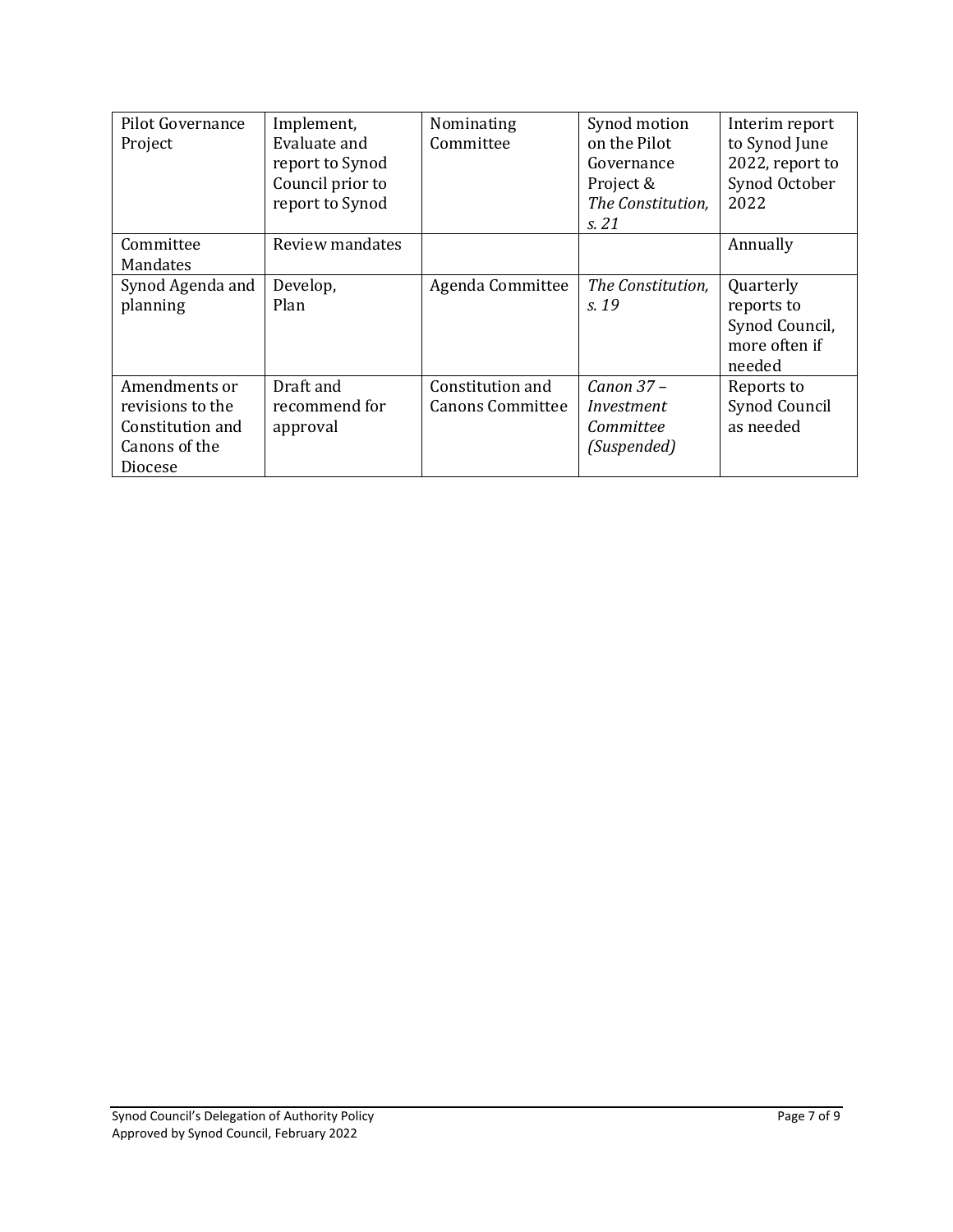### **Summary of delegation of authority by Synod Council**

Decisions under scope of Council

| <b>Grant, Ministry Allocation</b><br>Fund (real estate)       | Approve | Requests > \$750,000  | Capital<br>Redeployment<br>Policy |
|---------------------------------------------------------------|---------|-----------------------|-----------------------------------|
| Grant, Ministry Allocation<br>Fund (Congregational<br>Growth) | Approve | Requests $> $100,000$ | Capital<br>Redeployment<br>Policy |

Previously, all Ministry Allocation Fund (MAF) requests were approved by Council.

#### **Finance Committee:**

| Parish<br>Administrators | Appoint, Oversee<br>and Recall | Canon 24 | Quarterly reports<br>to Synod Council |
|--------------------------|--------------------------------|----------|---------------------------------------|
|                          | Appointments                   |          |                                       |

Parish administrators were appointed by Diocesan Council

| Investment | Investment | Reports quarterly |
|------------|------------|-------------------|
| Committee  | Committee  | to Finance        |
|            |            | Committee         |

The Investment Committee reported directly to the Diocesan Council

#### **Human Resources Committee**

| Cost of Living     | Approve      | Salary              | Reports to Synod |
|--------------------|--------------|---------------------|------------------|
| Adjustment         | (Recommend?) | Administration      | Council          |
|                    |              | Practices           |                  |
|                    |              | For the Diocesan    |                  |
|                    |              | Centre              |                  |
| Clergy Moving      | Approve      | Canon 11 - Clerical | Reports to Synod |
| Expenses           |              | <b>Stipends</b>     | Council          |
| contribution       |              |                     |                  |
| Pregnancy and      | Approve      |                     | Reports to Synod |
| Parental Funding   |              |                     | Council          |
| Source             |              |                     |                  |
| <b>Short Term</b>  | Approve      |                     | Reports to Synod |
| Disability Funding |              |                     | Council          |
| Source             |              |                     |                  |

#### **Property Commitee**

| Grant, Ministry        | Approve          | Requests <\$100,000      | Capital      |                  |
|------------------------|------------------|--------------------------|--------------|------------------|
| <b>Allocation Fund</b> |                  |                          | Redeployment |                  |
| (real estate)          |                  |                          | Policy       |                  |
| Grant, Ministry        | Consult with the | Requests $> $100,00$ and | Capital      | Executive        |
| <b>Allocation Fund</b> | Risk and         | $<$ \$750,000            | Redeployment | Director acts as |
| (real estate)          | Governance       |                          | Policy       | Liaison          |
|                        | Committee and    |                          |              |                  |